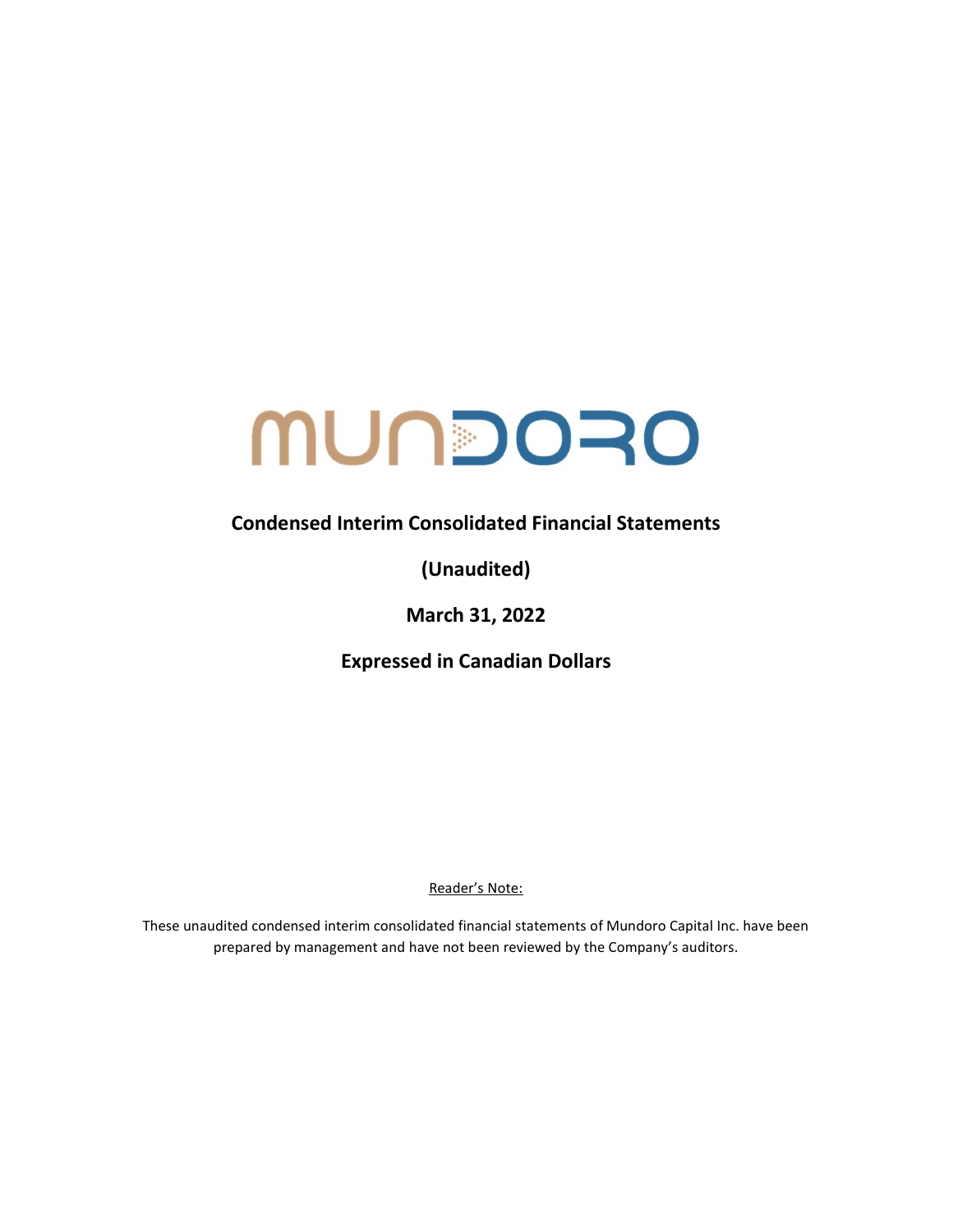(An exploration stage company)

### Consolidated Statements of Financial Position

(Unaudited)

(Expressed in Canadian Dollars)

| As at                                                    | March 31, 2022  | December 31, 2021 |                |  |
|----------------------------------------------------------|-----------------|-------------------|----------------|--|
|                                                          | (Unaudited)     |                   |                |  |
| <b>ASSETS</b>                                            |                 |                   |                |  |
| <b>Current assets</b>                                    |                 |                   |                |  |
| Cash and cash equivalents                                | \$<br>3,082,041 | \$                | 3,587,477      |  |
| Amounts receivable (note 4)                              | 488,171         |                   | 188,919        |  |
| Deposits                                                 | 32,846          |                   | 33,492         |  |
| Prepaid expenses                                         | 138,197         |                   | 56,857         |  |
|                                                          | 3,741,255       |                   | 3,866,745      |  |
| <b>Non-current assets</b>                                |                 |                   |                |  |
| Investments (note 5)                                     | 525,572         |                   | 496,578        |  |
| Equipment and vehicles (note 6)                          | 129,275         |                   | 143,457        |  |
| Mineral interests (note 7)                               | 198,966         |                   | 201,105        |  |
|                                                          | 853,813         |                   | 841,140        |  |
| <b>TOTAL ASSETS</b>                                      | \$<br>4,595,068 | \$                | 4,707,885      |  |
| <b>LIABILITIES</b>                                       |                 |                   |                |  |
| <b>Current liabilities</b>                               |                 |                   |                |  |
| Accounts payable and accrued liabilities (notes 10 & 12) | \$<br>424,921   | \$                | 586,843        |  |
| Short-term loan (note 8)                                 | 60,000          |                   | 60,000         |  |
| <b>TOTAL LIABILITIES</b>                                 | 484,921         |                   | 646,843        |  |
|                                                          |                 |                   |                |  |
| <b>EQUITY</b>                                            |                 |                   |                |  |
| Share capital (note 11)                                  | 53,869,904      |                   | 53,826,494     |  |
| Contributed surplus                                      | 9,094,652       |                   | 9,094,652      |  |
| Stock options reserve                                    | 1,550,993       |                   | 1,427,106      |  |
| Accumulated other comprehensive income                   | 294,097         |                   | (18, 343)      |  |
| Deficit                                                  | (60, 699, 499)  |                   | (60, 268, 867) |  |
| <b>TOTAL EQUITY</b>                                      | 4,110,147       |                   | 4,061,042      |  |
| <b>TOTAL EQUITY AND LIABILITIES</b>                      | \$<br>4,595,068 | \$                | 4,707,885      |  |

The accompanying notes are an integral part of these condensed interim consolidated financial statements.

These condensed interim consolidated financial statements are authorized for issue by the Board of Directors on May 25, 2022.

The condensed interim consolidated financial statements are signed on the Company's behalf by:

/s/ Michael Calyniuk, Director /s/ Teo Dechev, Director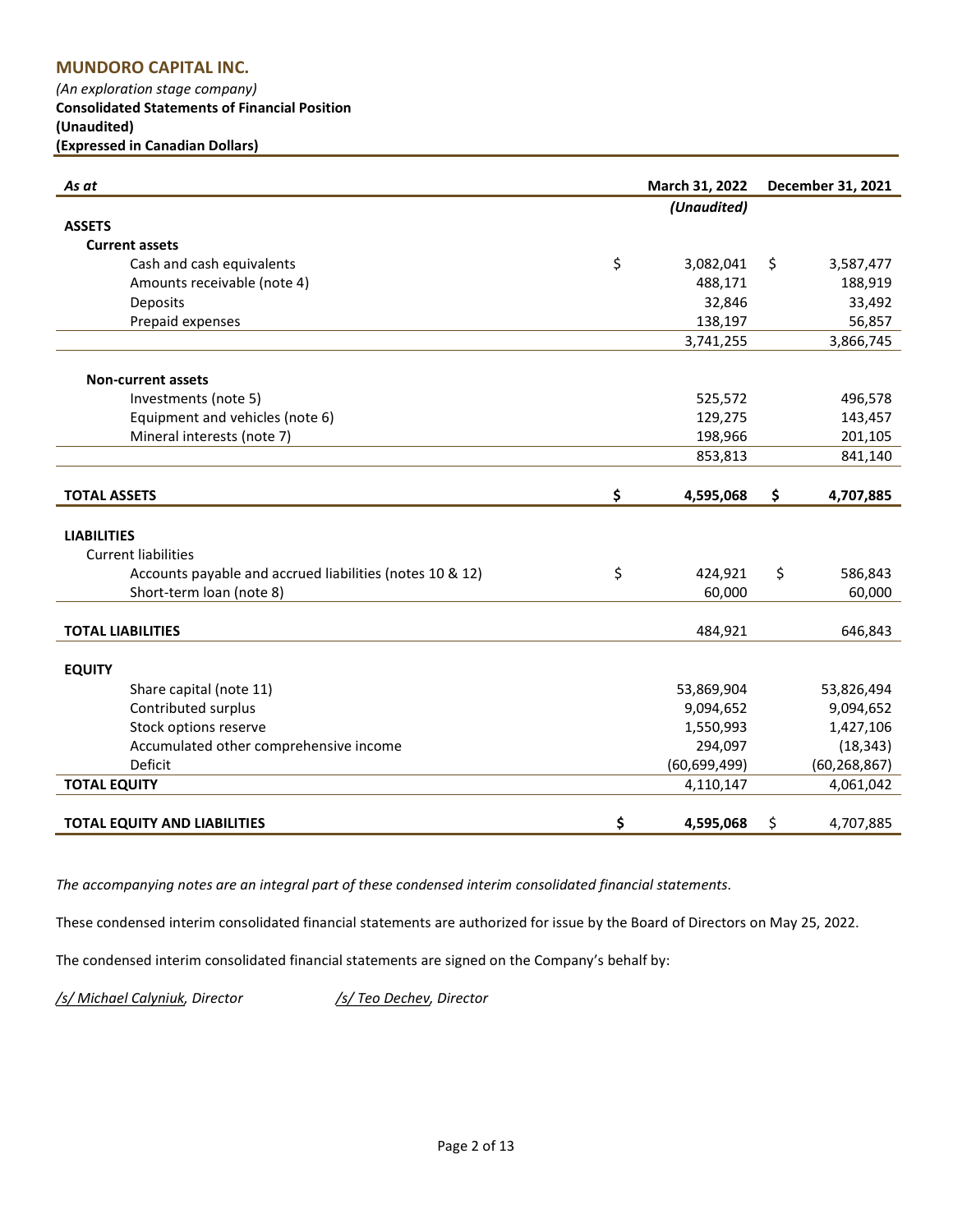(An exploration stage company) Consolidated Statements of Loss and Comprehensive Loss (Unaudited) (Expressed in Canadian Dollars)

|                                                  | For the three months ended |    |                |  |  |  |
|--------------------------------------------------|----------------------------|----|----------------|--|--|--|
|                                                  | March 31, 2022             |    | March 31, 2021 |  |  |  |
|                                                  |                            |    |                |  |  |  |
| Exploration and project evaluation (note 9)      | \$<br>948,776              | \$ | 839,503        |  |  |  |
| Less: recoveries                                 | (774, 330)                 |    | (1,093,242)    |  |  |  |
|                                                  | 174,446                    |    | 207,869        |  |  |  |
| <b>EXPENSES</b>                                  |                            |    |                |  |  |  |
| Corporate governance                             | 82,727                     |    | 43,724         |  |  |  |
| General and administrative                       | 16,565                     |    | 26,909         |  |  |  |
| Accounting and audit                             | 44,831                     |    | 31,361         |  |  |  |
| Corporate communication                          | 42,338                     |    | 29,333         |  |  |  |
| Operator fees earned                             | (44, 368)                  |    | (63, 163)      |  |  |  |
|                                                  | 142,093                    |    | 68,164         |  |  |  |
|                                                  |                            |    |                |  |  |  |
| <b>LOSS BEFORE OTHER EXPENSES</b>                | 316,539                    |    | 276,033        |  |  |  |
| <b>OTHER (INCOME) EXPENSES</b>                   |                            |    |                |  |  |  |
| Interest and other income                        | (654)                      |    | (21, 147)      |  |  |  |
| Share-based payments                             | 123,887                    |    | 19,956         |  |  |  |
| Depreciation (note 6)                            | 9,852                      |    | 15,414         |  |  |  |
| Change in fair value of investments              | (28, 994)                  |    | (98, 657)      |  |  |  |
| Foreign exchange loss                            | 10,000                     |    | 93,463         |  |  |  |
|                                                  | 114,093                    |    | 9,029          |  |  |  |
| NET LOSS (INCOME) FOR THE PERIOD                 | \$<br>430,630              | \$ | 285,062        |  |  |  |
|                                                  |                            |    |                |  |  |  |
| OTHER COMPREHENSIVE (INCOME) LOSS WHICH          |                            |    |                |  |  |  |
| <b>MAY BE RE-CLASSIFIED TO PROFIT OR LOSS IN</b> |                            |    |                |  |  |  |
| <b>SUBSEQUENT PERIODS</b>                        |                            |    |                |  |  |  |
| Foreign currency translation differences         |                            |    |                |  |  |  |
| for foreign operations                           | (312, 440)                 |    | (25, 716)      |  |  |  |
| TOTAL COMPREHENSIVE LOSS FOR THE PERIOD          | \$<br>118,192              | \$ | 259,346        |  |  |  |
|                                                  |                            |    |                |  |  |  |
| Loss per share                                   |                            |    |                |  |  |  |
| Basic and diluted gain (loss) per share:         | \$<br>(0.00)               | \$ | (0.00)         |  |  |  |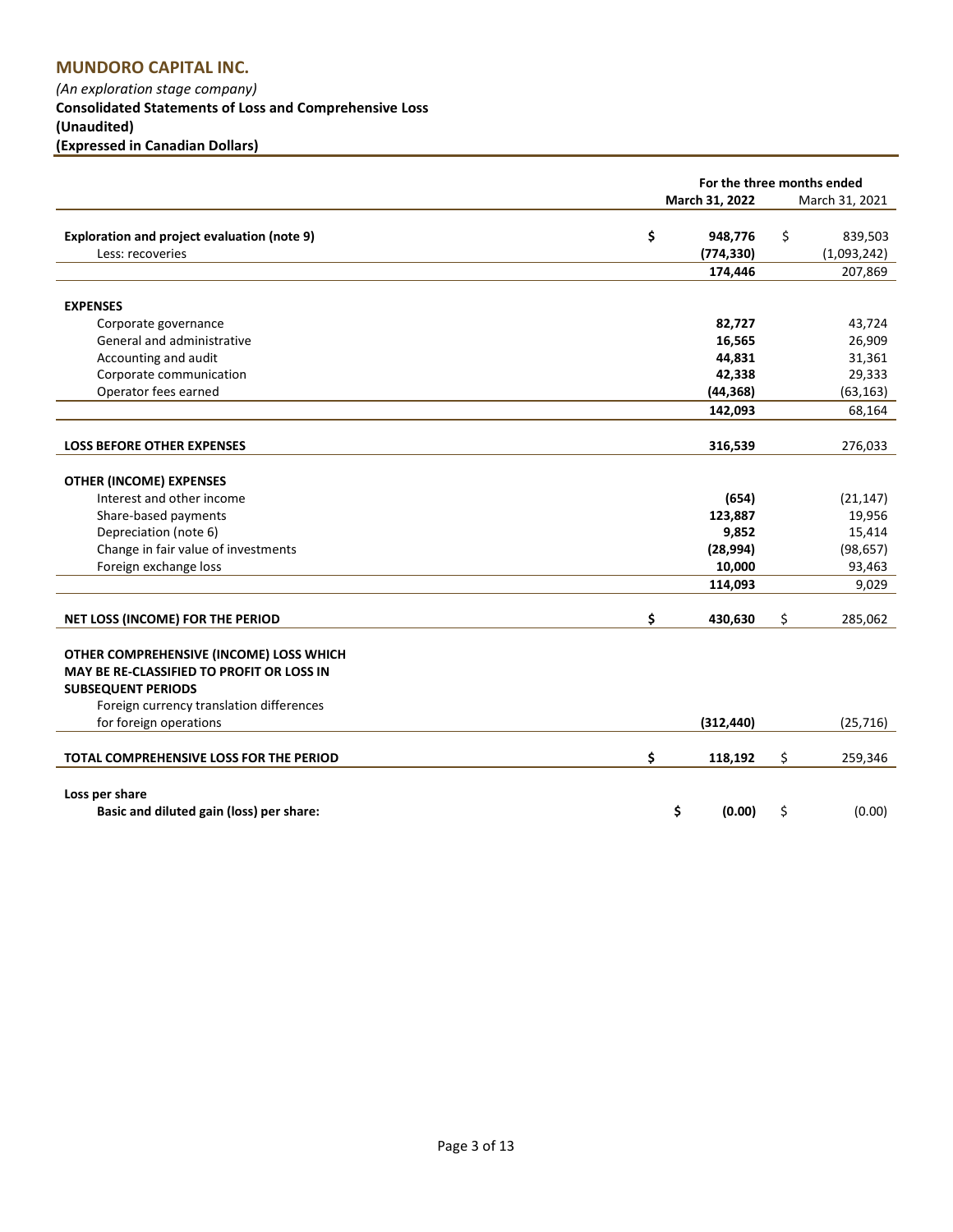# (An exploration stage company) Consolidated Statements of Change in Equity (Unaudited) (Expressed in Canadian Dollars)

|                                         | Share capital<br><b>Reserves</b> |    |            |    |                |     |                      |     |                 |                |  |             |
|-----------------------------------------|----------------------------------|----|------------|----|----------------|-----|----------------------|-----|-----------------|----------------|--|-------------|
|                                         |                                  |    |            |    |                |     |                      |     | Accum. Other    |                |  |             |
|                                         |                                  |    |            |    | Contributed    |     | <b>Stock options</b> |     | Comprehensive   |                |  |             |
|                                         | <b>Number of shares</b>          |    | Amount     |    | <b>Surplus</b> |     | reserve              |     | Income and loss | <b>Deficit</b> |  | Total       |
| Balance at December 31, 2020            | 81,445,001                       | Ś. | 50,384,465 |    | 8,994,887      | \$. | 1,205,763            | \$. | (74, 023)       | (58, 303, 991) |  | 2,207,101   |
| Units issued for cash-private placement | 19,287,500                       |    | 3,086,000  |    |                |     |                      |     |                 |                |  | 3,086,000   |
| Units issued for cash-stock option      | 1,233,462                        |    | 150,350    |    | 99,765         |     | (99, 765)            |     |                 |                |  | 150,350     |
| Units issued for cash-warrant           | 1,500,926                        |    | 300,185    |    |                |     |                      |     |                 |                |  | 300,185     |
| Share issue costs                       |                                  |    | (94, 506)  |    |                |     |                      |     |                 |                |  | (94, 506)   |
| Share-based payments (Note 11 (b))      |                                  |    |            |    |                |     | 321,108              |     |                 |                |  | 321,108     |
| Net comprehensive loss for the year     |                                  |    |            |    |                |     |                      |     | 55,680          | (1,964,876)    |  | (1,909,196) |
| Balance at December 31, 2021            | 103,466,889                      |    | 53,826,494 |    | 9,094,652      |     | 1,427,106            |     | (18, 343)       | (60, 268, 867) |  | 4,061,042   |
|                                         |                                  |    |            |    |                |     |                      |     |                 |                |  |             |
| Balance at December 31, 2021            | 103,466,889                      |    | 53,826,494 | Ś. | 9,094,652      |     | ,427,106             |     | (18, 343)       | (60, 268, 867) |  | 4,061,042   |
| Units issued for cash-stock option      | 338,667                          |    | 43,410     |    |                |     |                      |     |                 |                |  | 43,410      |
| Share-based payments (Note 11 (b))      |                                  |    |            |    |                |     | 123,887              |     |                 |                |  | 123,887     |
| Net comprehensive loss for the period   |                                  |    |            |    |                |     |                      |     | 312,440         | (430, 632)     |  | (118, 192)  |
| Balance at March 31, 2022               | 103,805,556                      |    | 53,869,904 |    | 9,094,652      |     | 1,550,993            |     | 294,097         | (60, 699, 499) |  | 4,110,147   |

The accompanying notes are an integral part of these condensed interim consolidated financial statements.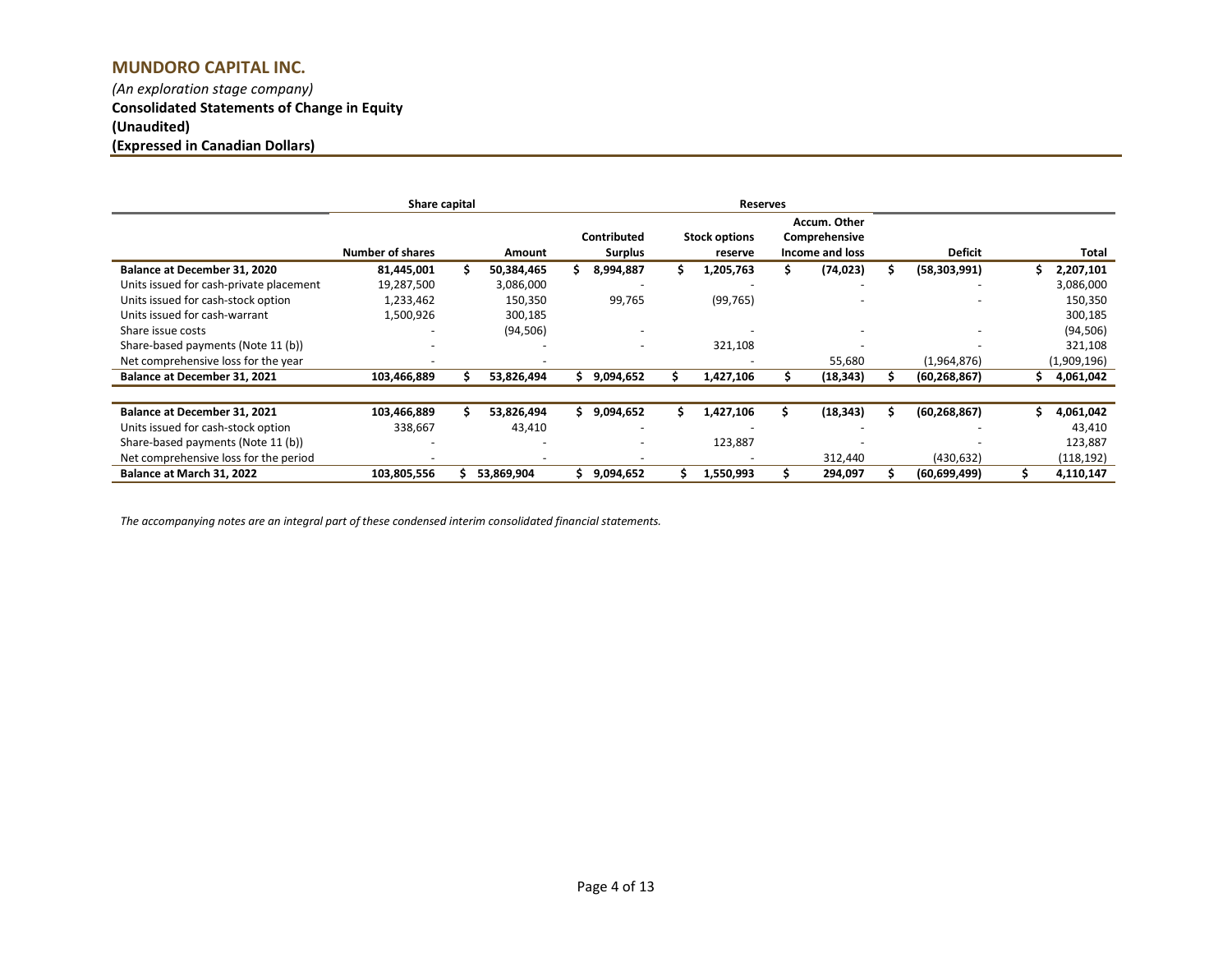(An exploration stage company) Consolidated Statements of Cash Flows (Unaudited) (Expressed in Canadian Dollars)

|                                                               | For the three months ended |    |                |  |  |  |
|---------------------------------------------------------------|----------------------------|----|----------------|--|--|--|
|                                                               | March 31, 2022             |    | March 31, 2021 |  |  |  |
|                                                               |                            |    |                |  |  |  |
| Cash flows provided from (used in):                           |                            |    |                |  |  |  |
| <b>OPERATING ACTIVITIES</b>                                   |                            |    |                |  |  |  |
| Net Income (loss) for the period                              | \$<br>(430, 630)           | Ş. | (285,062)      |  |  |  |
| Adjustments for items not affecting cash:                     |                            |    |                |  |  |  |
| Depreciation                                                  | 9,852                      |    | 15,414         |  |  |  |
| Share-based payments                                          | 123,887                    |    | 19,956         |  |  |  |
| Foreign exchange (gain) loss                                  | 305,676                    |    | 93,463         |  |  |  |
| Change in fair value of investments (note 5)                  | (28, 994)                  |    | (98, 657)      |  |  |  |
|                                                               | (20, 209)                  |    | (254, 886)     |  |  |  |
| Net changes in non-cash working capital items:                |                            |    |                |  |  |  |
| Amounts receivable                                            | (312, 754)                 |    | (103,064)      |  |  |  |
| Prepaid expenses                                              | (81, 536)                  |    | (4, 356)       |  |  |  |
| Deposits                                                      |                            |    | (156)          |  |  |  |
| Accounts payable and accrued liabilities                      | (154, 753)                 |    | 187,241        |  |  |  |
| Advances from option partners                                 |                            |    | (368, 015)     |  |  |  |
| Net cash provided by (used in) operating activities           | (569, 252)                 |    | (543, 236)     |  |  |  |
| <b>FINANCING ACTIVITIES</b>                                   |                            |    |                |  |  |  |
| Issuance of common shares for cash, net of share issue costs  |                            |    | 3,086,000      |  |  |  |
| Issuance of common shares for cash, stock option exercise     | 43,410                     |    | 5,340          |  |  |  |
| Share issuance cost                                           |                            |    | (94, 506)      |  |  |  |
| Proceeds from government loan                                 |                            |    | 40,000         |  |  |  |
| Net cash flows from financing activities                      | 43,410                     |    | 3,036,834      |  |  |  |
|                                                               |                            |    |                |  |  |  |
| <b>INVESTING ACTIVITIES</b>                                   |                            |    |                |  |  |  |
| Expenditures on resource properties                           |                            |    | (26, 789)      |  |  |  |
| Purchase of equipment                                         | (964)                      |    | (3,696)        |  |  |  |
| Proceeds from disposition of assets                           |                            |    | 6,840          |  |  |  |
| Net cash flows from investing activities                      | (964)                      |    | (23, 645)      |  |  |  |
|                                                               |                            |    |                |  |  |  |
| Effects of exchange rate changes on cash and cash equivalents | 21,370                     |    | (57, 593)      |  |  |  |
|                                                               |                            |    |                |  |  |  |
| Net increase (decrease) in cash and cash equivalents          | (505, 434)                 |    | 2,412,360      |  |  |  |
| Cash and cash equivalents, beginning of period                | 3,587,477                  |    | 2,083,665      |  |  |  |
| Cash and cash equivalents, end of period                      | \$<br>3,082,041            | \$ | 4,496,025      |  |  |  |

The accompanying notes are an integral part of these condensed interim consolidated financial statements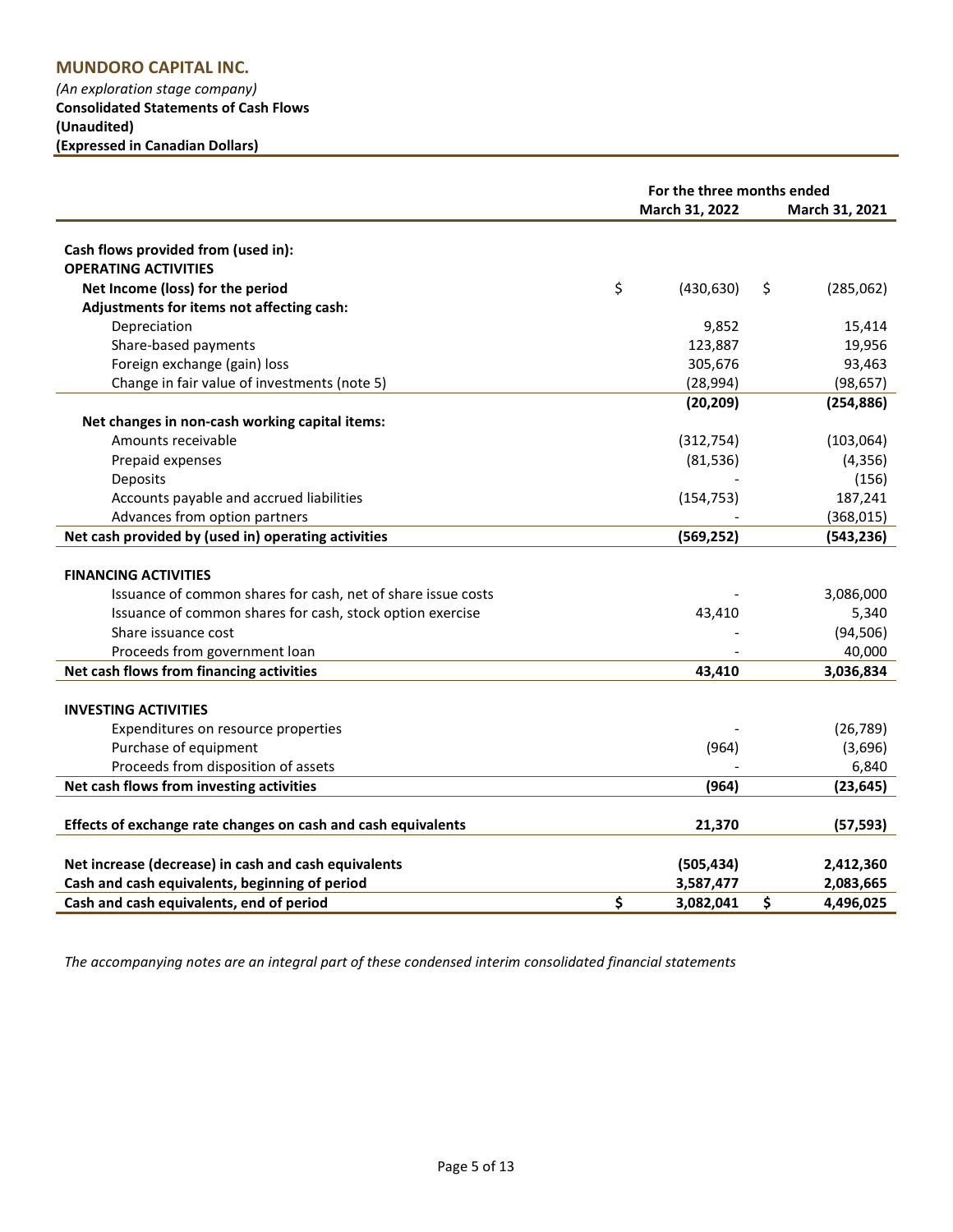### 1. NATURE OF OPERATIONS

Mundoro Capital Inc. ("Company", "MCI", and "Mundoro") was incorporated on March 6, 2008 under the Business Corporations Act of the Province of British Columbia and is a Canadian based mineral acquisition, exploration and development company (see discussion under "Summary of Activities"). The Company's common stock is quoted on the TSX Venture Exchange ("TSXV") under the symbol MUN. The Company's head office and principal address is 14th floor - 1040 West Georgia Street, Vancouver, British Columbia, Canada V6E 4H1. The business of exploration and development involves a high degree of risk and there can be no assurance that current exploration and development programs will result in discovery or future profitable operations.

On March 11, 2020, The World Health Organization (WHO) declared COVID-19 a global pandemic. The impact of COVID-19 remains uncertain, current circumstances are dynamic and the impact of the pandemic on our business operations, including the duration and effect on our future exploration and access to various levels of government cannot be reasonably estimated at this time. The Company's operation continues with precautions and strictly adheres to the health guidelines of the Governments in the jurisdictions we work.

The conflict in Ukraine, and the accompanying international response including economic sanctions, has been disruptive to the world economy, with increased volatility in commodity markets, including higher oil and gasoline prices, which could negatively impact supply chains. There is a risk of substantial market impact arising from the conflict which could have a material adverse effect on the economics of the Company's projects, and the Company's ability to operate its business and advance project exploration. The events in Ukraine have not to-date affected the Company's operations in Bulgaria and Serbia. The Company is closely monitoring the situation in Ukraine.

### 2. SIGNIFICANT ACCOUNTING POLICIES AND BASIS OF PREPARATION

### a) Statement of compliance with International Financial Reporting Standards

These unaudited condensed interim consolidated financial statements of the Company have been prepared in accordance with International Accounting Standard 34 – Interim Financial Reporting ("IAS 34") as issued by the International Accounting Standards Board ("IASB") and interpretations of the International Financial Reporting Interpretations Committee ("IFRIC").

This interim financial report does not include all of the information required of a full annual financial report and is intended to provide users with an update in relation to events and transactions that are significant to an understanding of the changes in financial position and performance of the Company since the end of the last annual reporting period. It is, therefore, recommended that this financial report be read in conjunction with the annual financial statements of the Company for the year ended December 31, 2021. The accounting policies applied by the Company in these financial statements are consistent with those of the previous financial years. with the exception of the Company's investments, which are recognized at fair value with the adoption of IFRS 9 as discussed below.

### b) Basis of preparation

These unaudited condensed interim consolidated financial statements have been prepared on a historical cost basis except for the Company's investments which are recognized at fair value. In addition, these consolidated financial statements have been prepared using the accrual basis of accounting, except for cash flow information.

### c) Management judgements and key sources of estimation uncertainty

The preparation of financial statements in conformity with IFRS requires management to use judgment in applying its accounting policies and estimates and assumptions about the future. Estimates and other judgments are regularly evaluated and are based on management's experience and other factors including expectations about future events that are believed to be reasonable under the circumstances.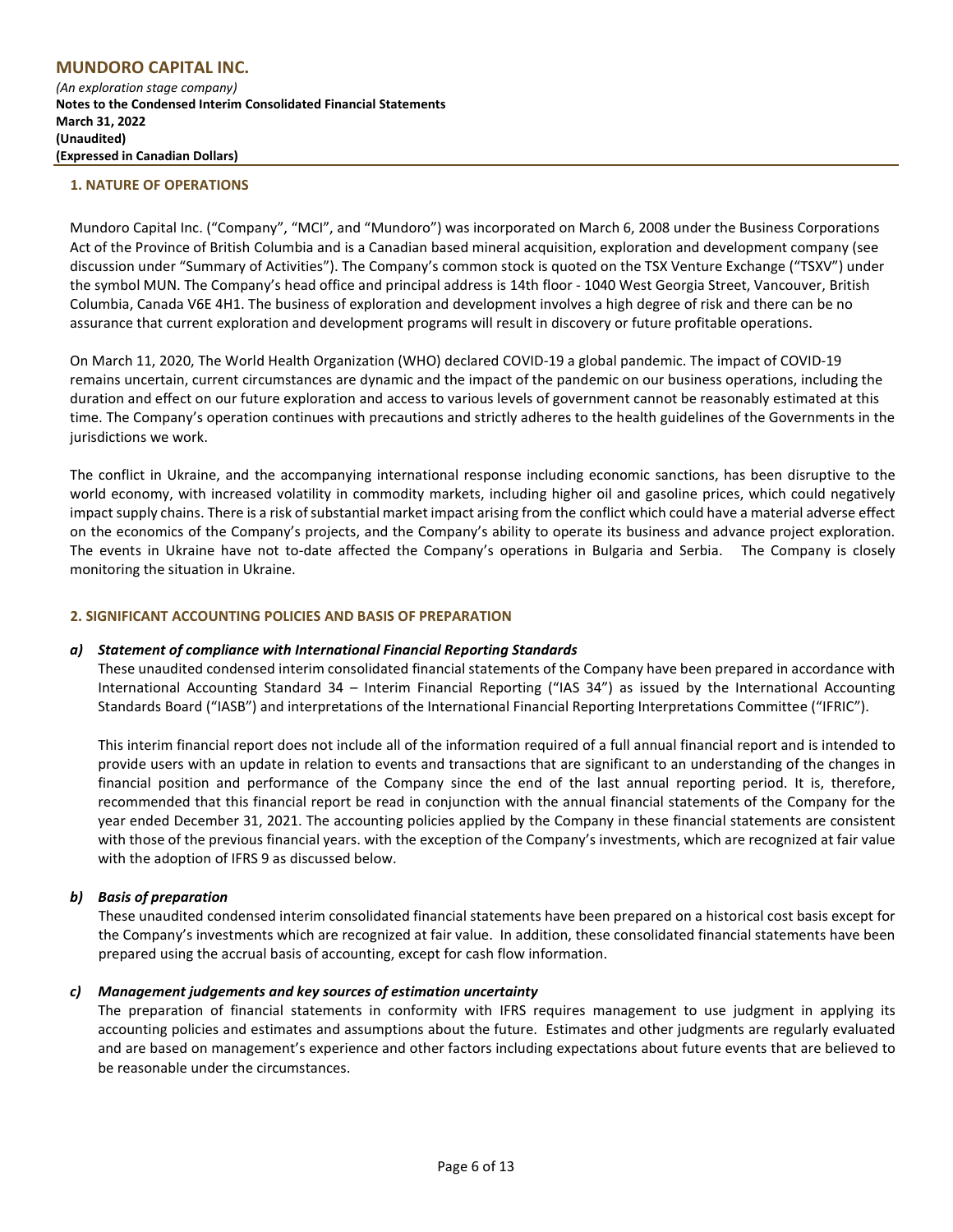### 2. SIGNIFICANT ACCOUNTING POLICIES AND BASIS OF PREPARATION (CONTINUED)

Judgment is required in assessing whether certain factors would be considered an indicator of impairment. Both internal and external information are considered to determine whether there is an indicator of impairment present and therefore, whether impairment testing is required.

### 4. AMOUNTS RECEIVABLE

|                                        | March 31, 2022 | December 31, 2021 |
|----------------------------------------|----------------|-------------------|
| Amounts receivable                     |                |                   |
| VAT/GST receivable                     | 94,638         | 159,117           |
| Receivable from joint venture partners | 390,474        | 29,802            |
| Other receivable                       | 3.059          |                   |
|                                        | 488,171        | 188,919           |

### 5. INVESTMENTS

In 2013, the Company, through a 100%-owned subsidiary, acquired at a cost of \$280,853, a 2.9% equity interest in Galenit AD, a privately held gold producing company in Bulgaria. As at March 31, 2022, the fair value of such equity investment was determined to be \$525,572 (December 31, 2021 - \$496,578), resulting in an increase in fair value of this investment of \$28,994 in the Company's statement of loss.

### 6. EQUIPMENT AND VEHICLES

| Cost                                  | <b>Office equipment</b> |     | <b>Field equipment</b> |     | <b>Total</b> |
|---------------------------------------|-------------------------|-----|------------------------|-----|--------------|
| As at December 31, 2020               | 51,778                  | - S | 466,038                |     | 517,816      |
| <b>Additions</b>                      | 30,430                  |     |                        |     | 30,430       |
| <b>Disposals</b>                      |                         |     | (67, 157)              |     | (67, 157)    |
| Effect of movements in exchange rates | 7.214                   |     | (34, 045)              |     | (26, 831)    |
| As at December 31, 2021               | 89,422                  | - S | 364,836                | - S | 454,258      |
| Additions                             | 964                     |     |                        |     | 964          |
| <b>Disposals</b>                      |                         |     |                        |     |              |
| Effect of movements in exchange rates | (2,100)                 |     | (12, 555)              |     | (14, 655)    |
| As at March 31, 2022                  | 88,286                  |     | 352,281                |     | 440.567      |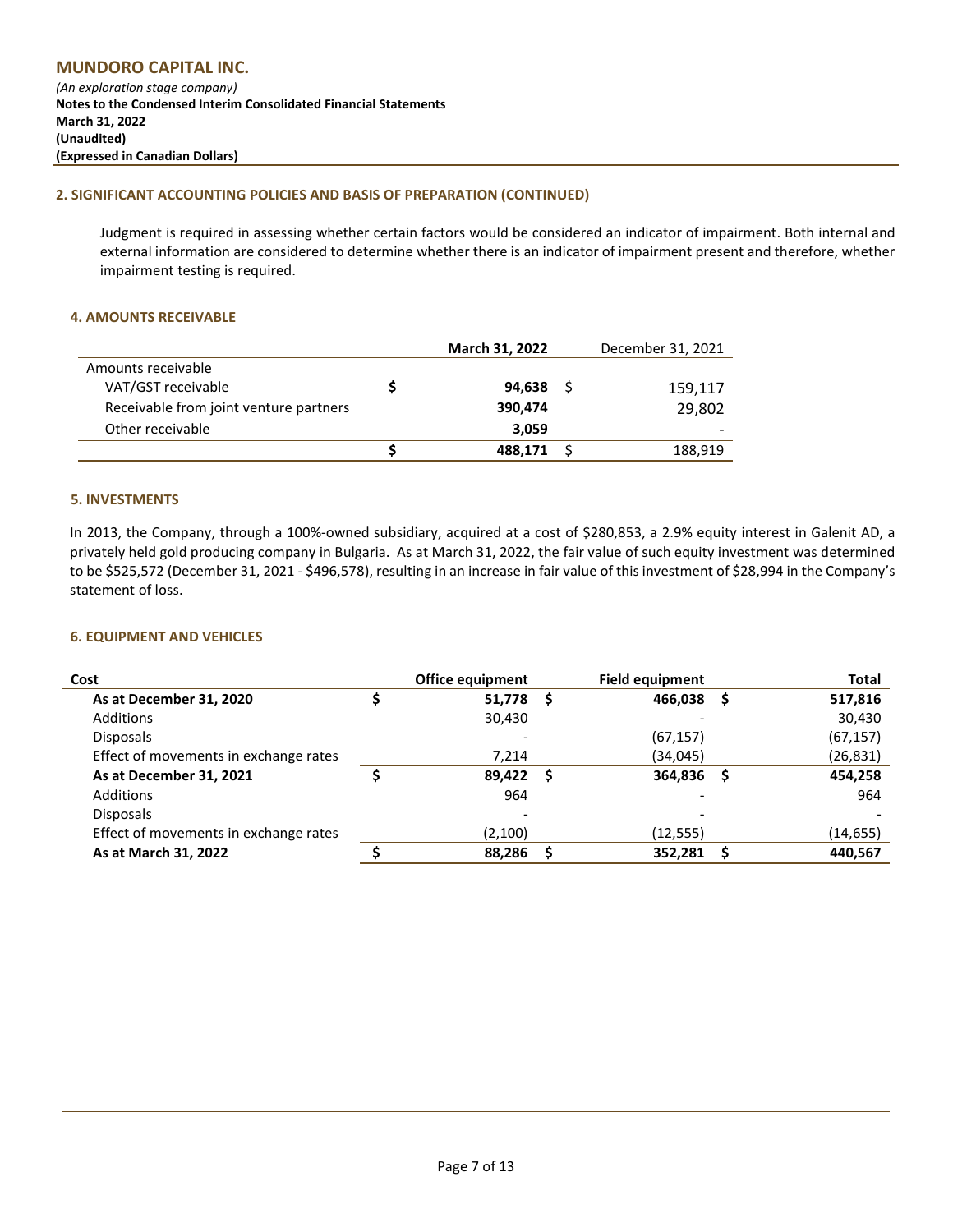(An exploration stage company) Notes to the Condensed Interim Consolidated Financial Statements March 31, 2022 (Unaudited) (Expressed in Canadian Dollars)

### 6. EQUIPMENT AND VEHICLES (CONTINUED)

| <b>Accumulated depreciation</b>       |           |    |            |      |            |
|---------------------------------------|-----------|----|------------|------|------------|
| As at December 31, 2020               | (46,090)  | S  | (282, 542) | - S  | (328, 632) |
| Depreciation for the year             | (19, 357) |    | (31, 594)  |      | (50, 951)  |
| Disposal                              |           |    | 45,557     |      | 45,557     |
| Effect of movements in exchange rates | 2,175     |    | 21,050     |      | 23,225     |
| As at December 31, 2021               | (63, 272) | -S | (247, 529) | - \$ | (310, 801) |
| Depreciation for the period           | (4, 553)  |    | (6,068)    |      | (9,852)    |
| Disposal                              |           |    |            |      |            |
| Effect of movements in exchange rates | 1,380     |    | 8,751      |      | 9,362      |
| As at March 31, 2022                  | (66, 446) |    | (244, 846) |      | (311, 292) |
|                                       |           |    |            |      |            |

### Net book amount

| As at December 31, 2021 | 26,150 | 117.307 | 143.457 |
|-------------------------|--------|---------|---------|
| As at March 31, 2022    | 21,840 | 107,435 | 129,275 |

### 7. MINERAL INTERESTS

|                                       | <b>Serbia</b> | <b>Bulgaria</b> |    | USA/Mexico | <b>Total</b> |
|---------------------------------------|---------------|-----------------|----|------------|--------------|
| Balance as at December 31, 2020       | 65,789        | 1,186           | S  | 5,499      | 72,474       |
| <b>Acquisition costs</b>              | 16,623        | 14,236          |    | 102,629    | 133,488      |
| Write-down                            |               |                 |    |            |              |
| Effect of movements in exchange rates | (4,685)       | -               |    | (172)      | (4,857)      |
| <b>Balance at December 31, 2021</b>   | 77.727        | 15,422          | -S | 107.956    | 201,105      |
| <b>Acquisition costs</b>              |               |                 |    |            |              |
| Write-down                            |               |                 |    |            |              |
| Effect of movements in exchange rates | (2,212)       |                 |    | 72         | (2, 140)     |
| Balance at March 31, 2022             | 75.515        | 15.422          |    | 108.028    | 198,965      |

### Serbian Properties

The Company holds, through its Serbian subsidiaries, the following 100%-owned exploration licenses: Zeleznik Crvena Zemlja, Padina, Odej, Bobot, Oblez, Skorusa, Branik, Kotlenik, Ponor, and Vitanovac. These licenses are located in Northeastern Serbia and Central Serbia. To maintain title to the exploration licenses in Serbia, the Company has ongoing annual exploration expenditure commitments and is obligated to pay annual property taxes and other related costs associated with maintaining the properties in good standing. As of March 31, 2022, such holding costs amounted to \$37,185 (2021 - \$29,614).

In March 2022, Mundoro was granted an exploration license in central Serbia. The GT7 Copper Project is a copper-gold area totalling 98 sq. km located in the northern portion of the Serbo-Macedonian Metallogenic Province, which is part of the Tertiary Belt. The area is considered highly prospective for copper porphyry and related epithermal mineralisation.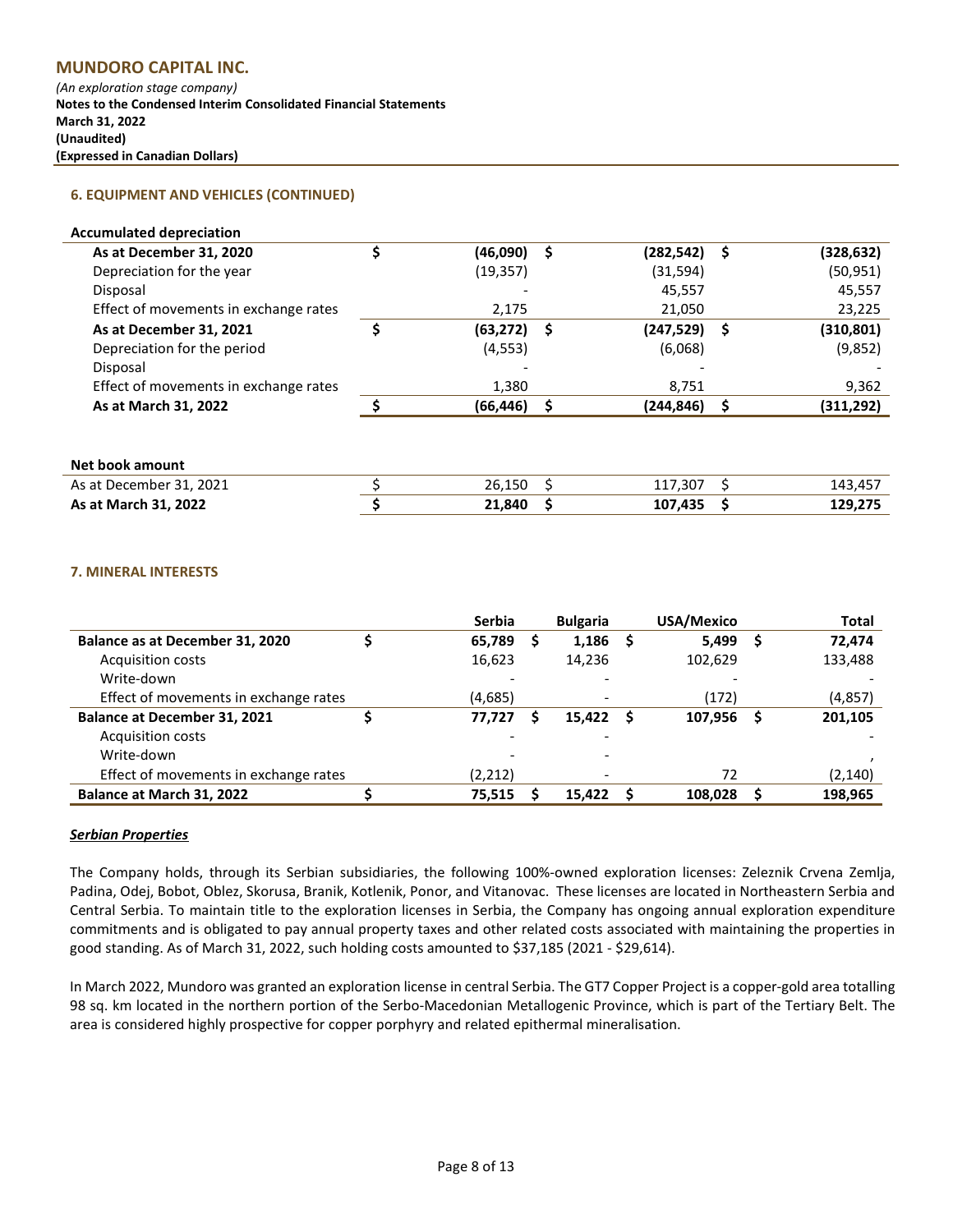### 7. MINERAL INTERESTS (CONTINUED)

Mundoro entered into an Agreement with Japan Oil, Gas and Metals National Corporation ("JOGMEC") which included the Borsko license ("JOGMEC-Mundoro JV Project") in 2016. During Stage One (March 2016 – March 2019) of the Earn-in, JOGMEC sole-funded US\$4 million of exploration expenditures. From March 2016 to April 2020, JOGMEC sole funded a cumulative total of US\$5.8 million (C\$8.1million) under the Agreement and completed the earn-in for a 51% interest in the project. In Q2-2020, Mundoro exercised the option to acquire a 2% interest in the project from JOGMEC (increasing Mundoro's interest to 51%) for a nominal consideration. The project is now at a proportionate funding stage and Mundoro is the operator.

In Q4 2019, the Company announced it had entered into an earn-in agreement (the "Earn-in Agreement") with Vale Canada Limited ("Vale"), in which Mundoro granted to Vale over two phases ("Phase One and Phase Two") an option to earn up to a 75% interest in four of its exploration licenses: Skorusa, Oblez, Branik and Padina (the "Vale-Mundoro Projects") by sole funding expenditures of up to US\$50 million. The Vale-Mundoro Projects are located within the Timok Magmatic Complex ("Timok"). Phase One provides Vale the option to earn a 51% in the Vale-Mundoro Projects by sole-funding US\$5 million in expenditures over 3 years. Following Phase One, Vale has the option, exercisable within 60 days, to elect to enter Phase Two, whereupon it can earn an additional 24% interest in the Vale-Mundoro Projects, for a total of 75% interest, by sole-funding an additional US\$45 million in expenditures (the "Phase Two Option") by the fifth anniversary of the election date. If either party dilutes below 10%, their interest will convert into a 2% NSR of which up to 1% NSR will be re-purchasable.

Amounts received from third parties earning into a license(s) are netted against the exploration expenditures on the applicable licenses and recognized in the Company's statement of loss. Any advances received for future exploration work or any reimbursable funds expended by the Company are recognized separately in the statement of financial position. Operator fees earned as the designated operator of the projects are recognized in the Company's statement of loss.

### Bulgarian Properties

In Q1 2019, Mundoro entered into a Generative Program Agreement (the "Generative Agreement") in the Republic of Bulgaria ("Bulgaria") with Japan Oil, Gas and Metals National Corporation ("JOGMEC"). JOGMEC has designated a few properties as Designated Projects to proceed to the next stage of the Generative Agreement ("JOGMEC Designated Project"). Mundoro also has a number of applications at the Ministry of Energy in Bulgaria for additional areas of exploration.

In Q4-2021, a contract was signed with the Bulgarian Ministry of Energy for one of the JOGMEC Designated Projects located in western Bulgaria. This project is considered highly prospective for sediment-hosted copper stratiform type deposits, like that in the Kupferschiefer region of Germany and Poland and the Central African Copperbelt of Zambia and DRC. There are around 60 known copper-lead-zinc mineral occurrences and several historical mines in this area.

### USA Properties

In Q4-2021, the Company and Vale established a generative alliance focused on generation of new projects with high potential to host porphyry copper and related metal deposits within Arizona and New Mexico. In December 2021, the two parties completed an option agreement on a copper porphyry property in Arizona.

### **Other Properties**

The Company owns 100% interest in the Camargo Project, a porphyry copper-gold deposit located in Southeastern Chihuahua State, Mexico. To maintain the Camargo mineral concession, the Company has an ongoing annual exploration expenditure commitment and is obligated to pay approximately \$8,000 semi-annually in government property tax payments.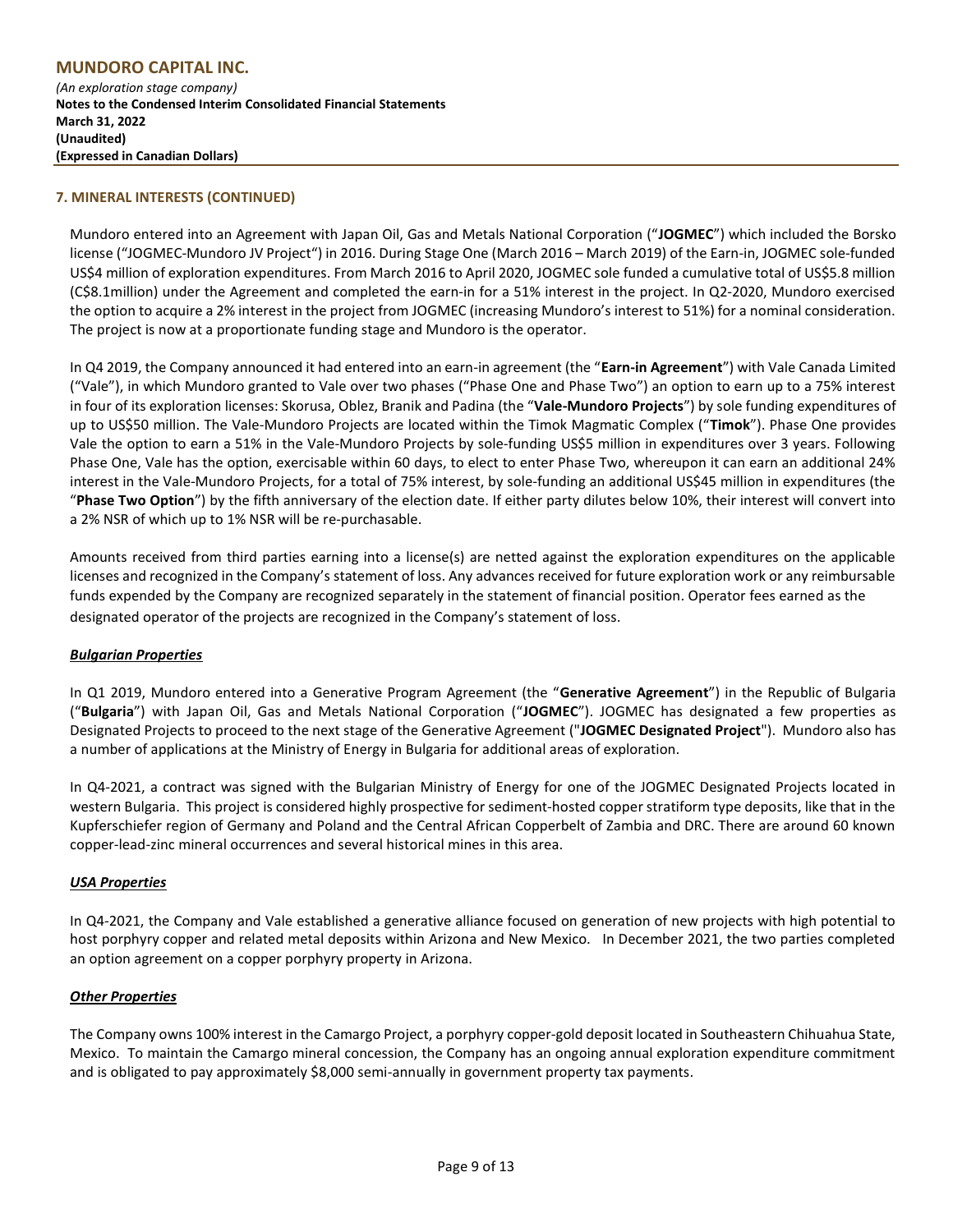### 8. SHORT-TERM LOAN

In February 2021, the Company was approved for and received a \$60,000 line of credit ("CEBA loan") under the Canada Emergency Business Account (CEBA) program funded by the Government of Canada. The CEBA loan is non-interest bearing and can be repaid without penalty at any time. On December 31, 2021, the outstanding balance on the CEBA loan was automatically converted to a 2-year interest free term loan. If \$40,000 of the CEBA loan is repaid on or before December 31, 2023, the repayment of the remaining \$20,000 will be forgiven and the Company would record it as interest and other income.

### 9. EXPLORATION AND PROJECT EVALUATION

The following is a summary of expenditures incurred on the Company's projects during the periods:

|                                                 | Serbia        |     | <b>Bulgaria</b> |     | <b>USA</b> | <b>Total</b>  |
|-------------------------------------------------|---------------|-----|-----------------|-----|------------|---------------|
| For the three months ended March 31, 2022       |               |     |                 |     |            |               |
| Project Administration <sup>1</sup>             | \$<br>49,642  | \$  | 19,161          | -\$ |            | \$<br>68,803  |
| Land holding <sup>2</sup>                       | 37,785        |     |                 |     | 192,063    | 229,848       |
| Government and community relations <sup>3</sup> | 19,611        |     | 14,310          |     | 509        | 34,430        |
| Field related <sup>4</sup>                      | 54,141        |     | 6,189           |     | 15,505     | 75,835        |
| Personnel <sup>5</sup>                          | 184,233       |     | 20,282          |     | 16,138     | 220,653       |
| Technical services <sup>6</sup>                 | 127,531       |     | 8,103           |     | 38,054     | 173,688       |
| Project evaluation <sup>7</sup>                 | 43,955        |     | 16,812          |     | 84,752     | 145,519       |
| <b>Total expenditures</b>                       | 516,898       |     | 84,857          |     | 347,021    | 948,776       |
| Less: recoveries                                | (377,585)     |     | (49, 724)       |     | (347, 021) | (774,330)     |
|                                                 | \$<br>139,313 | \$  | 35,133          | \$  |            | \$<br>174,446 |
| For the three months ended March 31, 2021       |               |     |                 |     |            |               |
| Project Administration <sup>1</sup>             | \$<br>50,981  | -\$ | 21,467          | \$  | $\sim$     | \$<br>79,448  |
| Land holding <sup>2</sup>                       | 42,924        |     |                 |     |            | 42,924        |
| Government and community relations <sup>3</sup> | 16,210        |     | 6,589           |     |            | 22,799        |
| Field related <sup>4</sup>                      | 65,214        |     | 3,751           |     |            | 68,965        |
| Personnel <sup>5</sup>                          | 168,780       |     | 25,105          |     |            | 193,885       |
| Technical services <sup>6</sup>                 | 347,649       |     |                 |     |            | 347,649       |
| Project evaluation <sup>7</sup>                 | 60,262        |     | 12,845          |     | 17,726     | 90,833        |
| <b>Total expenditures</b>                       | 752,020       |     | 69,757          |     | 17,726     | 839,503       |
| Less: recoveries                                | (598, 226)    |     | (33, 408)       |     |            | (631, 634)    |
|                                                 | \$<br>153,794 | \$  | 36,349          | \$  | 17,726     | \$<br>207,869 |

 $<sup>1</sup>$  Project Administration expenses include administrative, accounting and legal costs related to the projects.</sup>

 $2$  Land holding costs include property taxes and related costs associated with holding the properties.

 $3$  Government and community relations relates to the costs of communicating with governing bodies in the local jurisdictions.

<sup>4</sup> Field related expenses include items such as field equipment costs and lodging for field personnel.

<sup>5</sup> Personnel costs for conducting exploration work include consultants and employees, full-time and allocated.

 $6$  Technical Services expenditures include activities such as geochemical sampling and assaying, geophysical surveys and interpretation, and drilling and assaying.

 $<sup>7</sup>$  Project evaluation expenditures capture those costs incurred in analysis of existing mineral projects and evaluating new mineral project opportunities.</sup>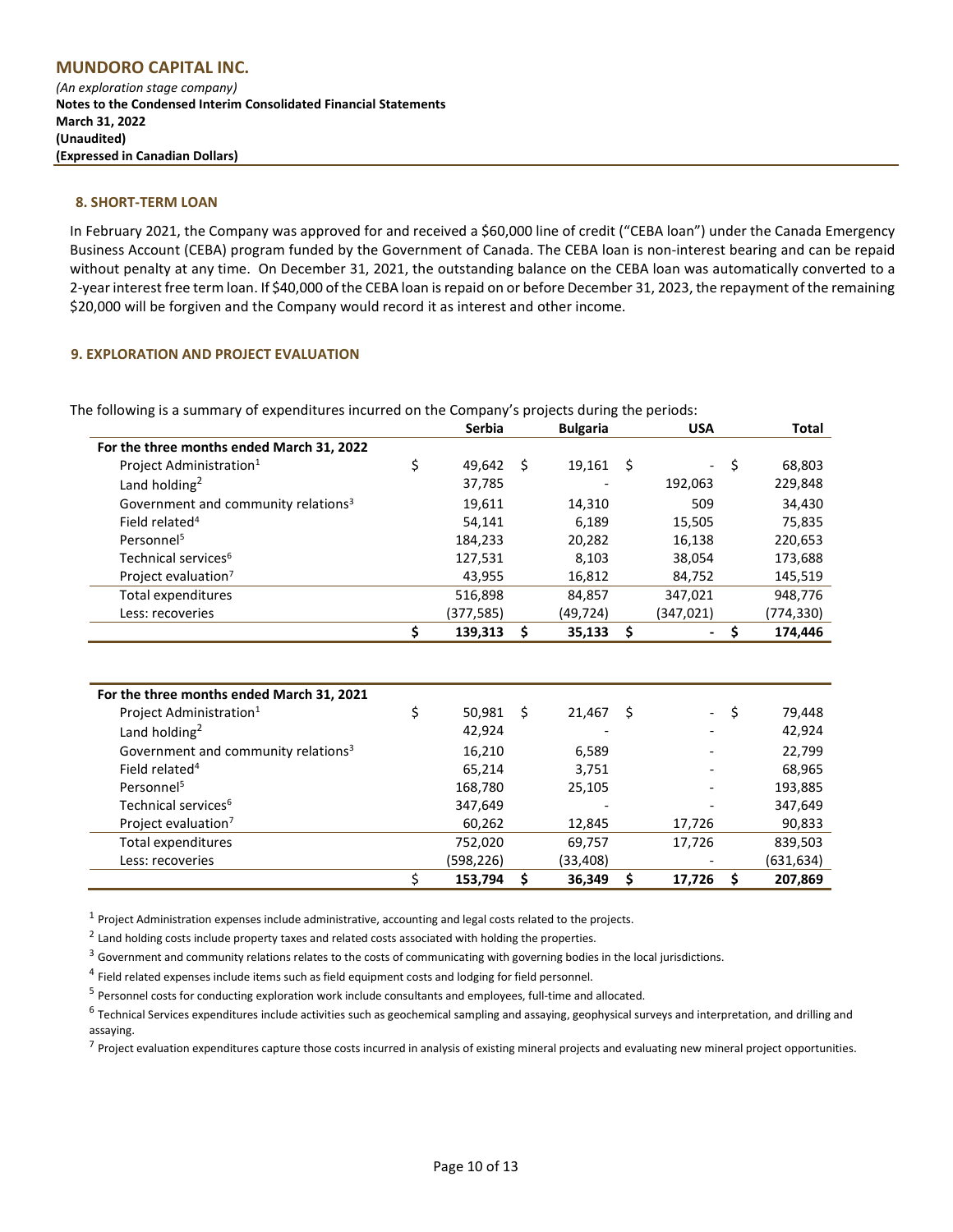### 10. ACCOUNTS PAYABLE, ADVANCES AND ACCRUED LIABILITIES

|                            | <b>March 31, 2022</b> | December 31, 2021 |
|----------------------------|-----------------------|-------------------|
| Trade payables             | 309.080               | 434.488           |
| <b>Accrued liabilities</b> | 100.841               | 152,355           |
|                            | 409.921               | 586,843           |

### 11. SHARE CAPITAL

### a) Authorized share capital

Unlimited number of common shares without par value.

### b) Issued share capital

At March 31, 2022, there were 103,805,556 issued and fully paid common shares (December 31, 2021 – 103,466,889).

In February 2021, the Company closed a private placement of 19,287,500 units at a price of \$0.16 per units for gross proceeds of \$3,086,000. Each unit is comprised of one common share and one half of one common share purchase warrant with each whole warrant entitling the holder to acquire one common share of the Company at an exercise price of \$0.30 for a period of 24 months. A total of \$60,000 was paid as a finder's fee to certain qualified registrants equal to 6% of the gross proceeds raised by such finders. Total costs incurred by the Company in connection with the private placement amounted to \$94,506.

During the period ended March 31, 2022, stock options for 338,667 shares were exercised at a prices between \$0.11 to \$0.13 per share for cash proceeds of \$43,410.

### c) Stock options

The continuity of stock options during the period ended March 31, 2022 and the year ended December 31, 2021 was as follows:

|                        |                              | <b>March 31, 2022</b>                     |       | December 31, 2021     |                                    |      |  |  |  |  |
|------------------------|------------------------------|-------------------------------------------|-------|-----------------------|------------------------------------|------|--|--|--|--|
|                        | <b>Number</b><br>outstanding | <b>Weighted average</b><br>exercise price |       | Number<br>outstanding | Weighted average<br>exercise price |      |  |  |  |  |
| <b>Opening Balance</b> | 7,723,205                    |                                           | 0.17  | 6,662,500             |                                    | 0.14 |  |  |  |  |
| Granted                | 1,725,000                    |                                           | 0.175 | 2,650,000             |                                    | 0.23 |  |  |  |  |
| Exercises              | (338, 667)                   |                                           | 0.13  | (1,233,462)           |                                    | 0.12 |  |  |  |  |
| Expired                | (355, 538)                   |                                           | 0.13  |                       |                                    |      |  |  |  |  |
| Forfeitures            | (101,000)                    |                                           | 0.20  | (355, 833)            |                                    | 0.19 |  |  |  |  |
| <b>Closing Balance</b> | 8,653,000                    |                                           | 0.15  | 7,723,205             |                                    | 0.17 |  |  |  |  |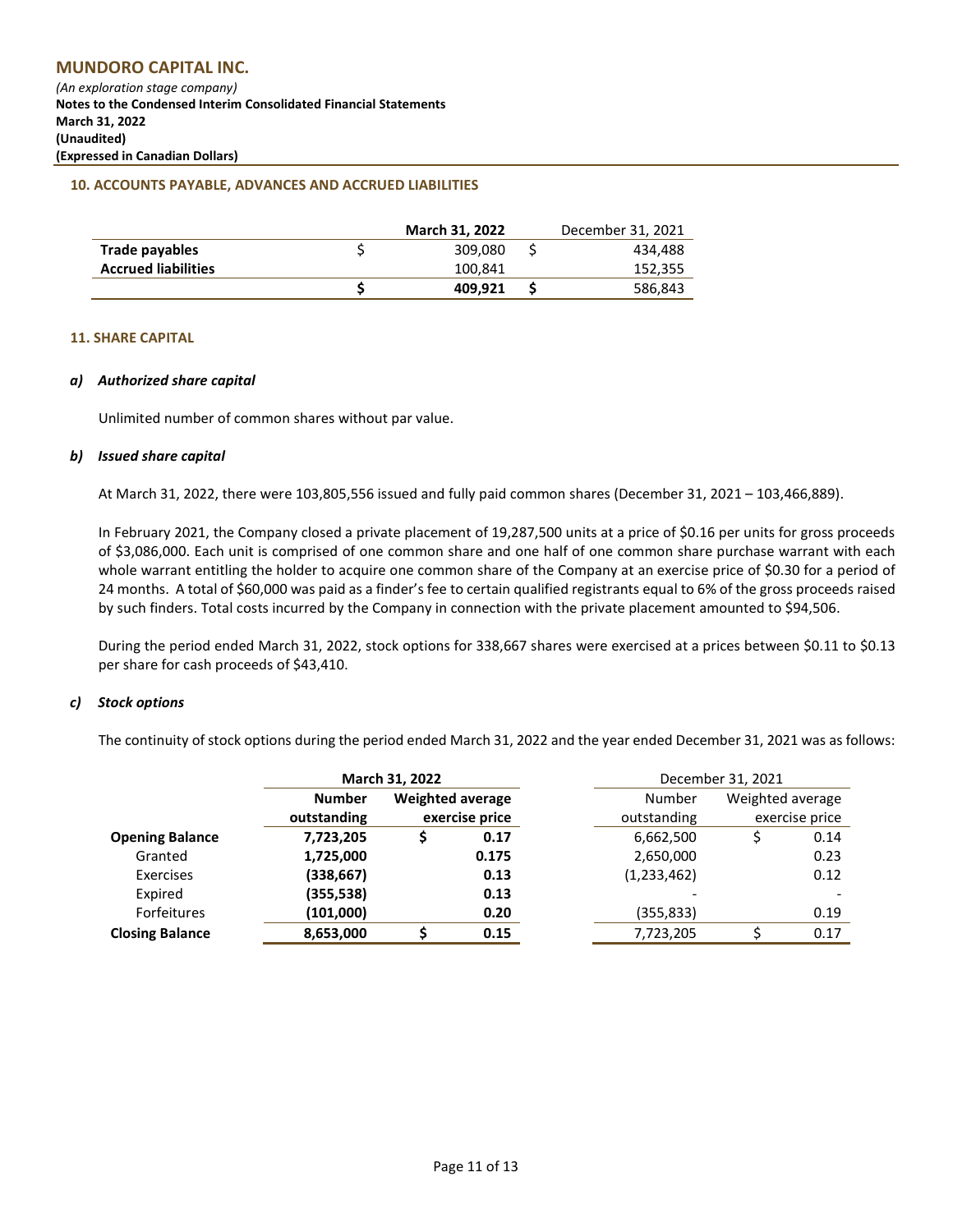### 11. SHARE CAPITAL (CONTINUED)

The following summarizes information about stock options outstanding and exercisable at March 31, 2022:

|                   | <b>Options</b> |                    | <b>Unvested</b> | <b>Options</b> | Remaining | <b>Exercise</b> |
|-------------------|----------------|--------------------|-----------------|----------------|-----------|-----------------|
| <b>Grant date</b> | outstanding    | <b>Expiry Date</b> | <b>Options</b>  | exercisable    | Life      | price (\$)      |
| June 13, 2017     | 1,008,000      | June 13, 2022      |                 | 1,008,000      | 0.20      | 0.17            |
| May 23, 2018      | 1,020,000      | May 23, 2023       | ۰.              | 1,020,000      | 1.15      | 0.11            |
| May 27, 2019      | 1,250,000      | May 27, 2024       | -               | 1,250,000      | 2.16      | 0.12            |
| June 30, 2020     | 1,290,000      | June 30, 2025      | 430,000         | 860,000        | 3.25      | 0.12            |
| May 04, 2021      | 2,360,000      | May 04, 2026       | 1,573,333       | 786,667        | 4.09      | 0.23            |
| February 15, 2022 | 1,725,000      | February 15, 2027  | 1,150,000       | 575,000        | 4.88      | 0.175           |
|                   |                |                    |                 |                |           |                 |
|                   | 8,653,000      |                    | 3,153,333       | 5,499,667      | 2.34      | 0.15            |

### d) Warrants

The change in warrants during the period ended March 31, 2022 and the year ended December 31, 2021 was as follows:

|                        | March 31, 2022               |                                                  |      |                       | December 31, 2021                  |      |  |  |  |
|------------------------|------------------------------|--------------------------------------------------|------|-----------------------|------------------------------------|------|--|--|--|
|                        | <b>Number</b><br>outstanding | <b>Weighted average</b><br><b>Exercise price</b> |      | Number<br>outstanding | Weighted average<br>exercise price |      |  |  |  |
| <b>Opening balance</b> | 10,011,487                   |                                                  | 0.30 | 6,037,987             | \$                                 | 0.20 |  |  |  |
| <b>Issued</b>          |                              |                                                  |      | 9,643,751             |                                    | 0.30 |  |  |  |
| Exercised              | -                            |                                                  |      | (1,500,926)           |                                    | 0.20 |  |  |  |
| Expired                | 367,736                      |                                                  | 0.20 | (4, 169, 325)         |                                    | 0.20 |  |  |  |
| <b>Closing balance</b> | 9,643,751                    |                                                  | 0.30 | 10,011,487            | c                                  | 0.30 |  |  |  |

A summary of the Company's warrants outstanding as at March 31, 2022 is as follows:

|                   | <b>Warrants</b> |                 |                   |
|-------------------|-----------------|-----------------|-------------------|
| Issuance date     | outstanding     | Price per share | Expiry date       |
| February 11, 2021 | 9,643,750       | 0.30            | February 11, 2023 |

### 12. RELATED PARTY TRANSACTIONS AND BALANCES

### a) Related party balances

The balances due to related parties included in accounts payables and accrued liabilities were \$36,823 as at March 31, 2022 (December 31, 2021 – \$31,038). These amounts are for reimbursement of expenses and service fees.